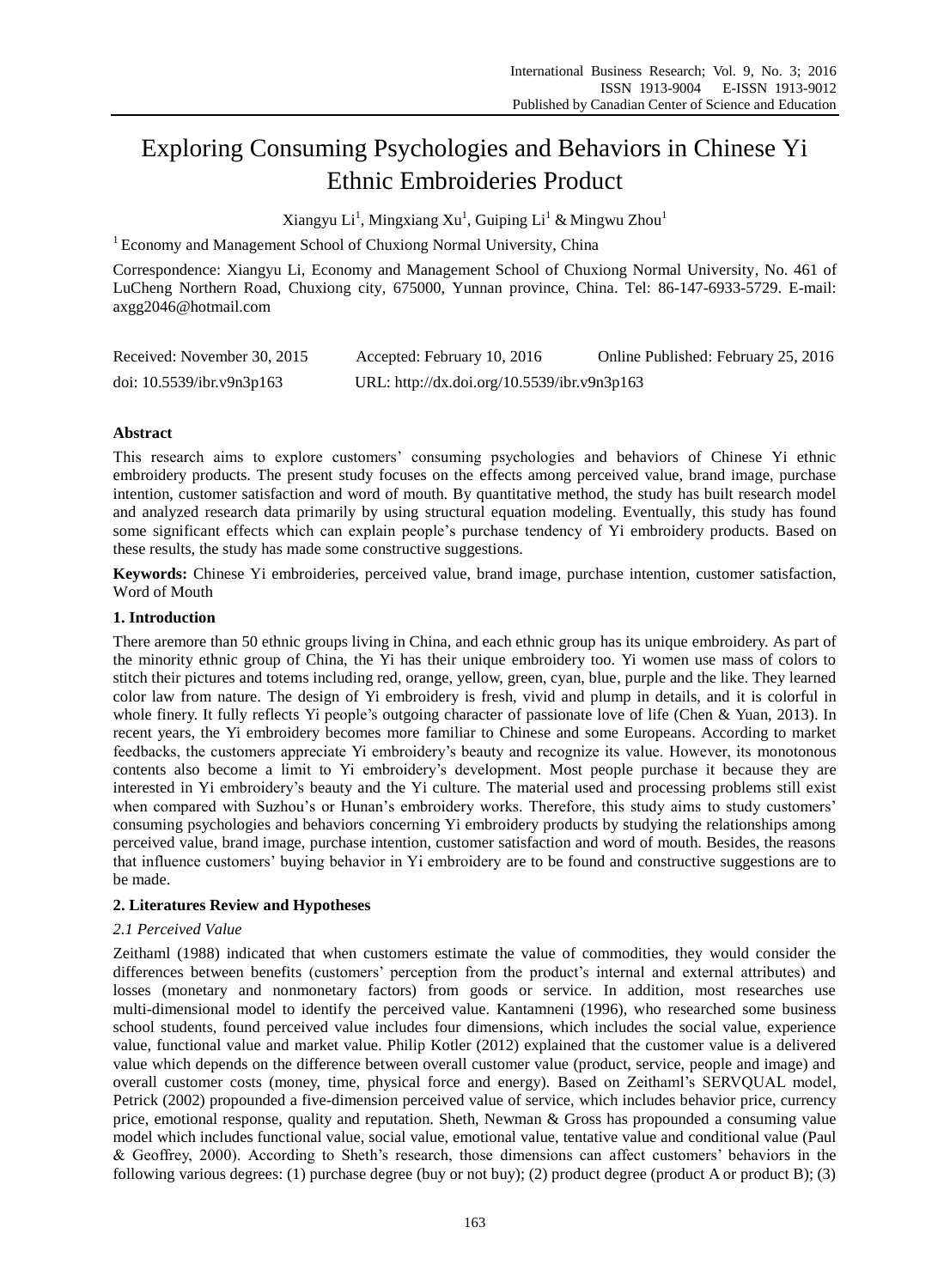brand degree (brand A or brand B). In this study, the researchers suggest that the perceived value is a process that customers perceived from the attributes of products or services and thus they can get the whole assets.

#### *2.2 Brand Image*

The concept of brand image emerged firstly in marketing and advertising field at 1950s (Padgett & Allen, 1997). Currently, brand image does not have a unified definition among scholars. It can be explained in many perspectives as follows: (1) in psychological factors, scholars are more concerned about customers' psychological reflection in brand. They consider brand image as customers' inner association or consciousness of products or services (John et al., 2006; Keller, 1993; Hsieh et al., 2004). (2) In symbolic concepts, customers sometimes choose given products or services because they see them as specific symbols. Commodities can be regarded as an intangible cultural model, which conveys meanings of customers' self-image (Cova, 1996; Firat. et al., 1995; Meenaghan, 1995; Jamal & Goode, 2001). (3) As for personality, scholars consider that a certain brand contains personality of certain people. There were two methods for solving brand anthropomorphism: One is an anthropomorphic description of a brand and it has individual personality; another being that brands can represent people's personality and it can be a media for people's communication (Schau & Gilly, 2003). According to previous studies, this study suggests that brand image is a dynamic association process of customers to a specific brand.

#### *2.3 Purchase Intention*

Mullet (1985) considered that purchase intention was customers' attitude to specific products and it was customers' subjective purchase possibility in specific products or services. Zeithaml (1988) indicated that when customers got perceived value, then further purchase intention would be generated. In general, this intention depends on the consciousness of gaining benefits or value from commodities. William et al. (1991) has indicated that whether customers are willing to buy goods or not depends on the benefits and costs that came from goods or service. Spears and Singh (2004) indicate that customers' preference or attitude to goods has restricted customers' subjective tendency to product or brand purchasing. Feng Jianying et al. (2006) has summarized previous purchase intention theories and propounded four visual angles of research in purchase intention as follows: (1) Maximizing the perceived value, which means customer would prefer products or services which share the highest perceived value during the decision-making (Monroe & Krishnan,1985; Zetthaml, 1988; Grewal, 1998). (2) Minimizing perceived risk, which means customers would choose products or services in low perceived risk (Claudhuri et al., 2002). (3) Customer attitude. Psychological theories indicate that intention was influenced by attitudes towards events (Shao Bingjia et al., 2009). Sondergard's research found that during the process of purchase, if the "agreeing" attitude emerged, purchase would be easily done (Zhu Guowei et al., 2010). (4) Theory of Planned Behavior (TPB). The TPB theory is widely used in attitude and behavior research of social psychology (Ajzen, 1985, 1992). This theory suggests that intention is a direct factor that may influence people's behavior, and behavior tendency indicates a person's motive for executing specific behaviors. It reflects how much efforts and time a person is willing to pay. TPB theory contains five components which include Attitude toward the Behavior, Subjective Norm, Perceived Behavior Control, Intention and Behavior. The research model of this study is based on TPB and similar theories. Previous researchers found that perceived value has positive effect on purchase intention (Li et al., 2012), and some researchers got strongly effects (Doina et al., 2008; Chen et al., 2014;); Kisang et al. (2008), Paurav Shukla (2011) and Young et al. (2012) have found that brand image has positive effect on purchase intention. Based on previous researches, this study has made the following hypotheses.

- H1. Customers' perceived value in Yi embroidery has a positive effect on their purchase intention.
- H2. Brand Image of Yi embroidery has a positive effect on customers' purchase intention.

#### *2.4 Customer Satisfaction*

The earliest concept of customer satisfaction was propounded by Gradozo in 1965 (Gu Hong, 2012). Present literatures define customer satisfaction from two perspectives: One was cognitive angle, which believes that customer satisfaction is customers' cognition and process of estimation on products or services (Westbrook, 1980); another one was emotional angle, which considers that customer satisfaction is not only the consequence of the experiences of using products, it also covers customers' psychological activity and emotional reflections (Oliver, 1981). Based on Expectation-Disconfirmation mode (E-D model), scholars have developed series of models to research consuming behaviors. Cardozo (1965) and Anderson (1973) have analyzed the influence of customer satisfaction through E-D model (Gu Hong, 2012). According to their model, customers compare the result of benefits and costs between the expectation of pre-purchase, and the perception of post-purchase. If the perception is higher than expectation, customers would be satisfied. In contrast, they were not satisfied. After that, Oliver (1980), Churchill and Surprenant (1982), Woodruff (1997) and others scholars made similar theories in customer satisfaction. Previous theories primary discussed static situation, but customer satisfaction is a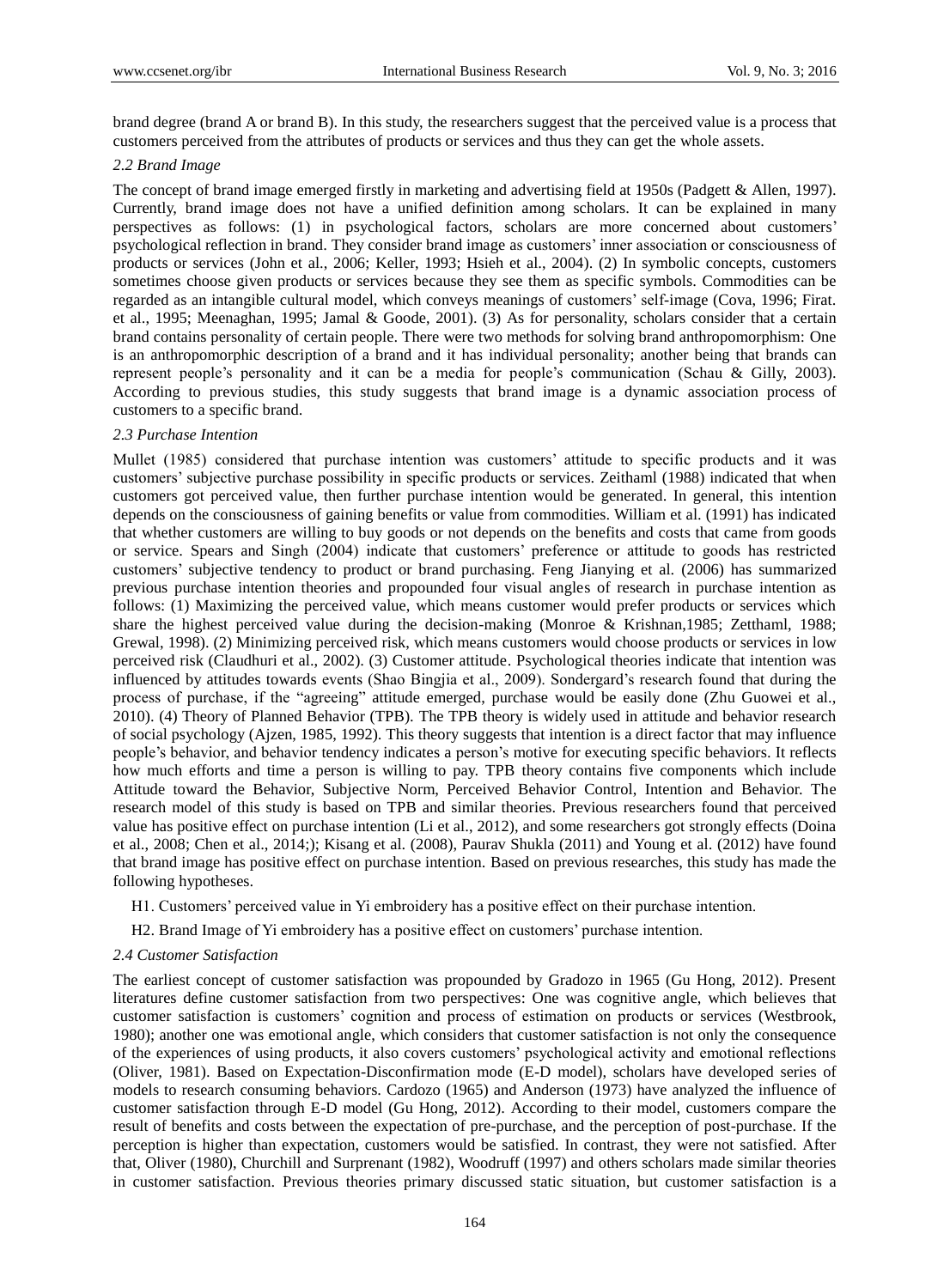dynamic process, thus many scholars focus on this dynamic situation to in their research. Homburg et al. (2006) has investigated the cognition and emotion influence to customer satisfaction under dynamic situation. Just as satisfaction is generated, emotion has great effects because customers have little knowledge about products or services. Nevertheless, with the growth in customers' experiences, cognitive influence is enhanced. Therefore, this research believes that with product or service increasing, the emotion and cognition influence on satisfaction are different. Besides, other scholars have made similar conclusions (Bolton, 1998; Slotegraaf & Inman, 2004). Ramseook-Munhurruna (2015) has found perceived value was positively associated with customer satisfaction in tourism industry. Other scholars have found similar conclusions in different industries (Qin, 2009; Sandra et al., 2012; Natalia et al., 2014); Ali Turkyilmaz and Coskun Ozkan (2007) established CSI-TMPS model in which brand image could directly influence customer satisfaction in Turkish mobile phone industry. Kisang et al. (2008), Li and Jarinto (2012) and Aditi et al. (2015) found similar direct or indirect effects on two variables; Lai and Chen (2011) found customer satisfaction could positively influence purchase behavior. Therefore, according to previous research, the author in this study has made the following postulates to researching Yi embroidery.

- H3. Customers' perceived value in Yi embroidery has a positive effect on customer satisfaction.
- H4. Brand Image of Yi embroidery has a positive effect on customer satisfaction.
- H5. Customer satisfaction on Yi embroidery has a positive effect on customers' purchase intention.

### *2.5 Word of Mouth*

The earliest concept of Word-of-Mouth (WOM) was propounded by Asch (1956). He firstly disclosed social psychology of conformity by scientific experiment. Westbrook (1987) indicated that WOM was people's informal communication about products or services by using personal experiences. Emanual and Rosen (2000) indicated that WOM was the comments on a brand at a given period. It was person-to-person communication in specific products, services and certain firms. WOM was a significant factor to customer purchase (Marsha & Teri, 1988). Mangold and Miller (1999) found that only 2% of WOM was promoted by a firm's marketing activity, and the rest of WOM establishment depends on customers. This means a firm's power is weak. This study suggests that WOM is customers' subjective comments on specific products which can influence other customers' purchase behavior. Sandra and Cristiano (2014) found that purchase intention has a positive effect on word of mouth. Christy (2009) and Wang (2014) indirectly discussed those two relationships; Olgun et al. (2014) has proved customer satisfaction has a positive influence on word of mouth in Public Healthcare Industry. Woo (2009) and Li (2012) has indirectly validated this influence in another industry. Hence, this study made the following hypotheses according to previous researches. The research mode is shown in Figure 1.

- H6. Customers' purchase intention has a positive effect on word of mouth of Yi embroidery.
- H7. Customer satisfaction has a positive effect on word of mouth of Yi embroidery.



Figure 1. The research conceptual model

#### **3. Methodology**

#### *3.1 Sampling*

To guarantee the sample's validity, this study adopts cluster sampling method since only specific people who are interested in embroidery products will tend to buy the products. Meanwhile, this study primarily researches the reasons that can influence customer purchase behaviors in Yi embroidery. Therefore, this study focuses on groups who have post-purchase activities and groups who are curious to this product. In this study, dada collection process is separated into two phases: The first phase is to find target groups (cluster sampling) and in the second phase, the random sampling method is used to find samples in target group. Through partner firms,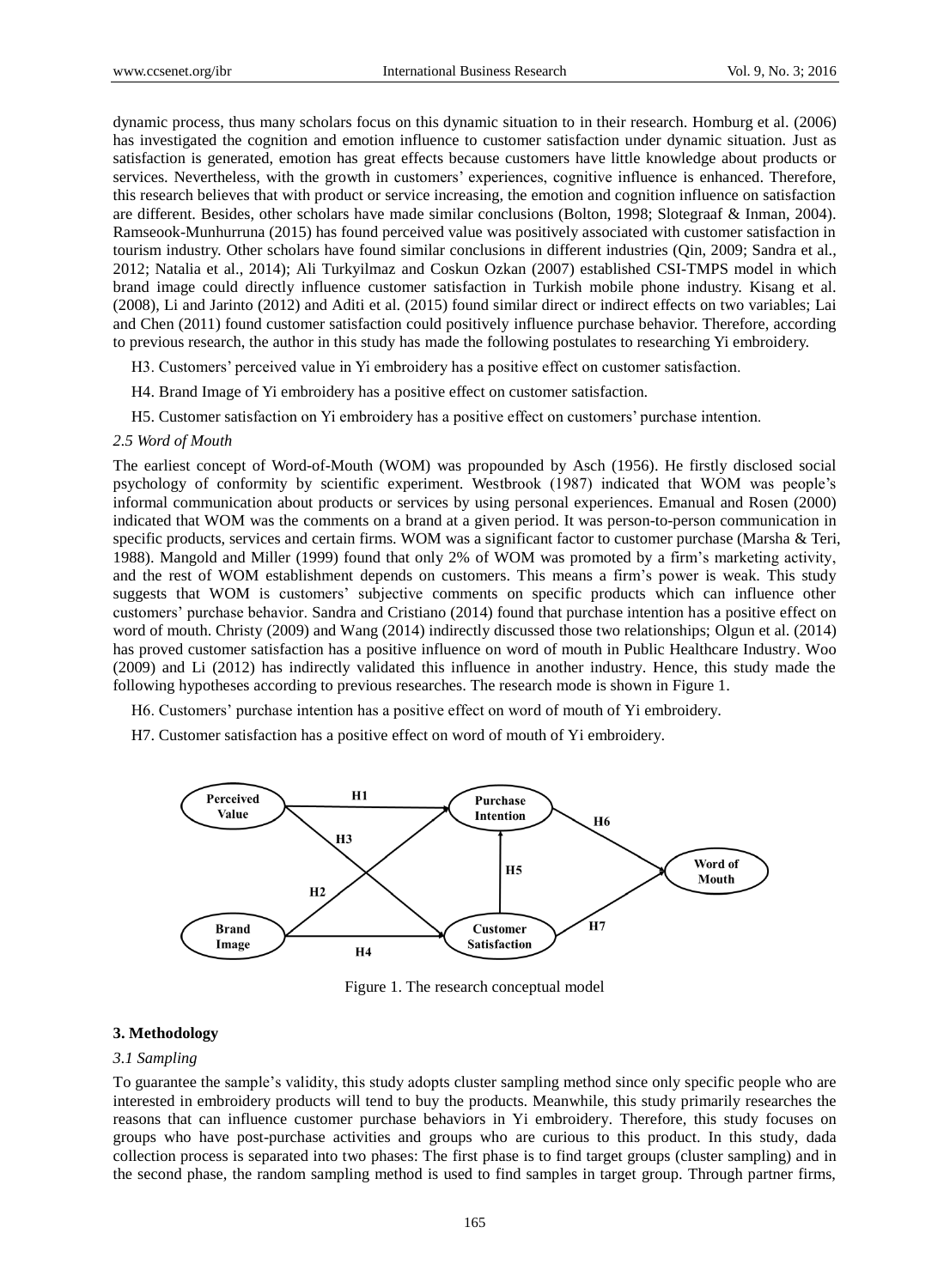questionnaires were sent to target groups which include customers who had bought the Yi embroideries and organizations that have interest in Yi embroideries and tend to cooperate with the firms producing Yi embroideries.

## *3.2 Measurement*

The five variables in this study are perceived value, brand image, purchase intention, customer satisfaction and word of mouth. Each variable is separated into diverse dimensions. According to previous study, this study has designed questions which are proper to measure Yi embroideries, and those variables are shown in Table 1. A total number of 56 items are measured by using 5-point Likert-type scale  $(1 =$  strongly disagree and  $5 =$  strongly agree). Through reliability test, variables value of Cronbach Alpha is more than 0.7, which meets the requirements in empirical studies.

## Table 1. Variables, indicators and reliability

| Variables and observed indicators' Cronbach's a                                                             |      |                 |  |  |
|-------------------------------------------------------------------------------------------------------------|------|-----------------|--|--|
| Perceived Value 1 (Perceived Needs for Uniqueness)                                                          | 0.78 |                 |  |  |
| 1. I usually keep my personal uniqueness by buying some special art-crafts.                                 |      |                 |  |  |
| 2. I never mind going against tradition when I buy products or brand.                                       |      |                 |  |  |
| 3. I seldom consider other people's suggestions when I decide to buy an art-craft.                          |      |                 |  |  |
| 4. I seldom buy products that are commonly owned by other people.                                           |      |                 |  |  |
| 5. An important goal for buying a product is to find something that indicates uniqueness.                   |      |                 |  |  |
| Perceived Value 2 (Perceived functional value of products)                                                  | 0.71 |                 |  |  |
| 6. I buy this embroidery because its unique design attracts me.                                             |      |                 |  |  |
| 7. When I give this product as a gift to my friends, they would be very happy.                              |      |                 |  |  |
| 8. When wearing the products with Yi embroidery elements, I think I'm very beautiful.                       |      | Sheth. J.N,     |  |  |
| 9. The various embroidery products can satisfy my different needs.                                          |      | Newman. B.I.    |  |  |
| Perceived Value 3 (Perceived losing value)                                                                  | 0.82 | Gross. B. L.    |  |  |
| 10. Sometimes I'd like to buy some special art-crafts. I think it is worthy even though they are expensive. |      | (1991); Kelly.  |  |  |
| 11. I do not tend to buy it immediately when I see an art-craft with a high price.                          |      | T. T, Karyn. M. |  |  |
| 12. I think the price of this product matches its function.                                                 |      | $(2001)$ ; Liu  |  |  |
| 13. The price of this embroidery product is reasonable.                                                     |      | Gang & Gong     |  |  |
| Perceived Value 4 (Perceived affective attitude)                                                            | 0.79 | Xiaobo. (2007); |  |  |
| 14. This embroidery product stimulates my purchase desire.                                                  |      | Qin. B, Sandra. |  |  |
| 15. I buy Yi embroideries because I like it.                                                                |      | F(2012)         |  |  |
| 16. When I use this product, I feel good.                                                                   |      |                 |  |  |
| 17. I am moved by the stories conveyed in this embroidery.                                                  |      |                 |  |  |
| Perceived Value 5 (Perceived social value)                                                                  | 0.81 |                 |  |  |
| 18. Purchasing or keeping Yi embroideries can improve my unique sense of appreciation.                      |      |                 |  |  |
| 19. Yi embroideries match my taste and my personality.                                                      |      |                 |  |  |
| 20. Keeping the Yi embroideries matches my impression on other people.                                      |      |                 |  |  |
| 21. Keeping Yi embroideries can show my unique taste in social occasions.                                   |      |                 |  |  |
| 22. Keeping Yi embroideries can gain more praises from people around me.                                    |      |                 |  |  |
| Perceived Value 6 (Perceived cultural value)                                                                | 0.69 |                 |  |  |
| 23. Yi embroideries are a window that helps me know the Yi ethnic's culture.                                |      |                 |  |  |
| 24. I can experience Yi's customs through Yi embroideries.                                                  |      |                 |  |  |
| 25. I'm interest in the pictures and totem symbols on the embroideries.                                     |      |                 |  |  |
| 26. Knowing Yi embroideries can enrich my personal accomplishments.                                         |      |                 |  |  |
| Purchase Intention 1 (Attitude toward the behavior, ATB)                                                    | 0.78 |                 |  |  |
| 1. I think it is a good choice to buy Yi embroideries.                                                      |      |                 |  |  |
| 2. I think it is a smart decision to buy Yi embroideries.                                                   |      |                 |  |  |
| 3. I tend to compare similar products whenbuying Yi embroideries.                                           |      |                 |  |  |
| 4. Buying Yi embroideries makes me happy.                                                                   |      |                 |  |  |
| Purchase Intention 2 (Subject Norm, SN)                                                                     | 0.80 |                 |  |  |
| 1. My colleagues and friends have bought Yi embroidery before.                                              |      |                 |  |  |
| 2. Those who are important to me believe that I should buy Yi embroideries.                                 |      |                 |  |  |
| 3. My family and close friends support me tobuy Yi embroidery products.                                     |      |                 |  |  |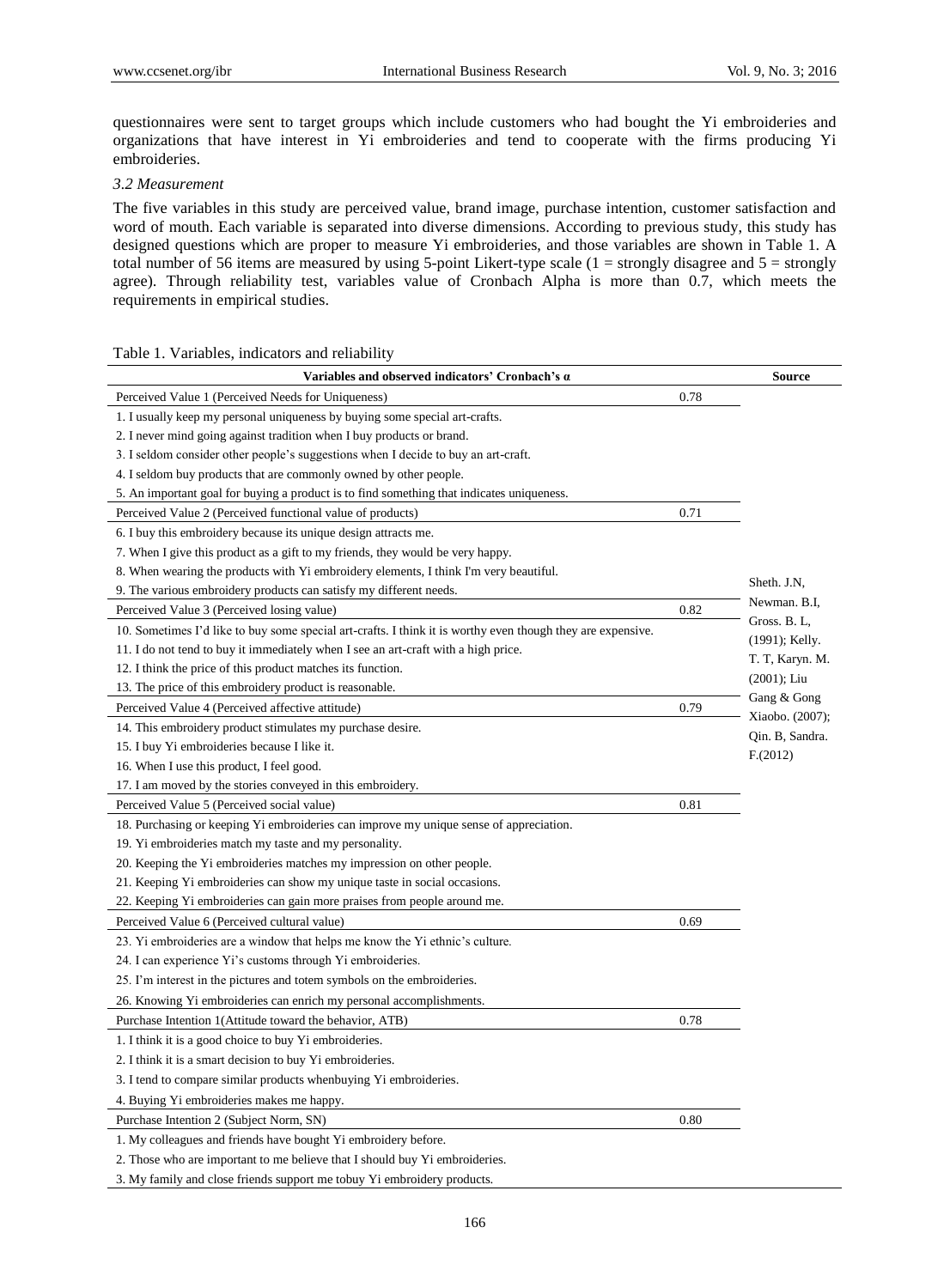| 4. Publicity of mass media affects my purchase behavior of Yi embroidery.                            |      |                    |
|------------------------------------------------------------------------------------------------------|------|--------------------|
| Purchase Intention 3 (Perceived Behavior Control, PBC)                                               | 0.82 |                    |
| 1. I would like to buy this embroidery under this given price.                                       |      |                    |
| 2. I would like to buy this embroidery for learning more knowledge about this ethnic group.          |      |                    |
| 3. I would like to buy this embroidery to know more about the culture of this ethnic group.          |      |                    |
| 4. I would like to buy this embroidery to cultivate my unique taste.                                 |      |                    |
| <b>Brand Image</b>                                                                                   | 0.88 | Pauray Shukla      |
| 1. Among similar products, I prefer to choose the brand I like.                                      |      | $(2011)$ ; Xiangyu |
| 2. It makes me look good before my friends if I buy this embroidery.                                 |      | Li, JarintoKrit    |
| 3. I choose a brand because it is easy to recognize.                                                 |      | (2012)             |
| 4. Some features of a given brand quickly come to my mind.                                           |      |                    |
| <b>Customer Satisfaction</b>                                                                         | 0.85 | Olorunniwo et      |
| 1. I agree to say "I am satisfied with the embroidery I bought".                                     |      | al.                |
| 2. I agree to say "My choice to buy this product was a wise one".                                    |      | $(2006)$ ; Xiangyu |
| 3. I agree to say "I think I did the right thing when I bought this product."                        |      | Li, JarintoKrit    |
| 4. I think this embroidery has successfully reflected the ethnic's attributes.                       |      | (2012)             |
| Word of Mouth                                                                                        | 0.90 |                    |
| 1. I will objectively comment the Yi embroideries to other people.                                   |      | Zeithaml, V.A et   |
| 2. I will tell other people that Yi embroideries are very beautiful.                                 |      | al., (1996); Xiang |
| 3. I will tell other people Yi embroideries are worth to buy.                                        |      | yu Li,             |
| 4. If someone wants to buy special Yi ethnic's products, I will recommend them to buy Yi embroidery. |      | JarintoKrit        |
| 5. Other people's purchase behavior would influence my purchase intention on Yi embroidery products. |      | $(2012)$ Sandra    |
| 6. Other people's comments on embroideries will influence my purchase decision.                      |      | et al., $(2014)$   |
| Word of Mouth                                                                                        |      |                    |

## **4. Data Analysis**

In this study, 900 questionnaires have been sent within one year, and 654 copies were received, and finally 412 valid questionnaires were used. Percentage of validityis 45.7%, the demographic result is show in Table 2. Based on Schumacker and Lomax's (2004) theory, the Structural Equation Modeling technique is used in this study by software LISREL 8.8. According to received data, the authors built the research structure to examine the effects by corresponding variables, the full model is shown in Figure 2.

## Table 2. Demographic analysis

| <b>Items</b>                        | Frequency | <b>Percentage</b> |
|-------------------------------------|-----------|-------------------|
| <b>Gender</b>                       |           |                   |
| Male                                | 263       | 63.8              |
| Female                              | 149       | 36.2              |
| Age                                 |           |                   |
| under 18                            | 17        | 4.1               |
| 18-35                               | 261       | 63.3              |
| 35-45                               | 78        | 18.9              |
| $45 - 60$                           | 42        | 10.2              |
| more than 60                        | 14        | 3.4               |
| <b>Buy some specific handcrafts</b> |           |                   |
| Yes                                 | 174       | 42.2              |
| No                                  | 116       | 28.2              |
| Not so sure                         | 122       | 29.6              |
| <b>Preference to Yi Embroidery</b>  |           |                   |
| Yes                                 | 224       | 54.4              |
| No                                  | 54        | 13.1              |
| Not so sure                         | 134       | 32.5              |
| <i>Income percentage</i>            |           |                   |
| less than 10%                       | 67        | 16.3              |
| 10%-25%                             | 268       | 65.0              |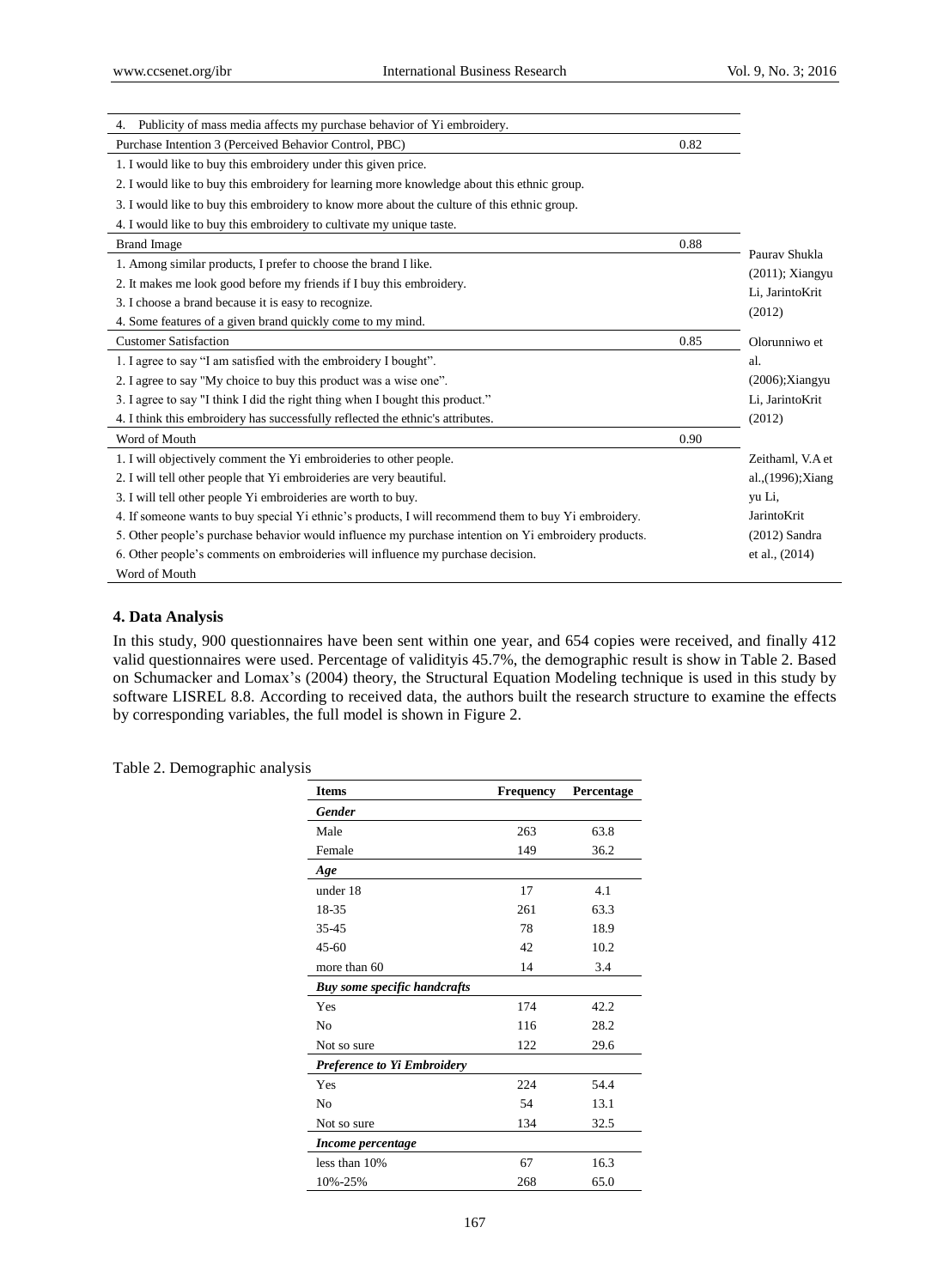| 25%-45%                     | 52  | 12.6 |
|-----------------------------|-----|------|
| more than 45%               | 25  | 6.1  |
| Place                       |     |      |
| Yunnan province             | 99  | 24.0 |
| outside Yunnan province     | 212 | 51.5 |
| Hong Kong, Macao and Taiwan | 24  | 5.8  |
| overseas                    | 77  | 18.7 |
| <i><b>Occupation</b></i>    |     |      |
| Blue-collars                | 218 | 52.9 |
| White-collars               | 34  | 8.3  |
| <b>Farmers</b>              | 9   | 2.2  |
| Soldiers                    | 1   | 0.2  |
| Freelancer                  | 58  | 14.1 |
| Civil Servant               | 45  | 10.9 |
| Retiled                     | 10  | 2.4  |
| Others                      | 37  | 9.0  |

Figure 2 is the conceptual model. According to this model, we can see that: (1) the needs for uniqueness, functional value, losing value, affective attitude, social value, and cultural value (PV1-PV6) are significant of T-value (24.38, 23.80, 24.77, 24.06, 25.94, and 25.64). Perceived value is an important factor which positively points to purchase intention and customer satisfaction. (2) All of the brand images (BI1-BI4) are significant of T-value (3.89, 14.39, 18.19, and 13.07). The brand image is also an important factor but is separated into a positive and a negative line which points topurchase intention and customer satisfaction respectively. (3) Within customer satisfaction, observed variables CS2 to CS4 are significant of T-value (26.53, 27.22, and 24.93).Factor loading of CS1 is fixed at value 0.99. The customer satisfaction is an important factor which respectively points to purchase intention and word of mouth. (4)Within purchase intention, factor loading of PI1 was fixed at value 0.97, and observed variables PI2 and PI3 were significant of T-value 31.96 and 34.96. The purchase intention points to word of mouth as an important factor.

The structured model indicates the following hypothesis results: Customers' perceived value in Yi embroidery has a positive effect (0.56) on purchase intention. At t-value of 9.08, the H1 was significant; Brand Image of Yi embroidery has a positive effect (0.05) on purchase intention. Thus at t-value of 3.05, H2 was significant; Customers' perceived value in Yi embroidery has a positive effect (0.90) on customer satisfaction andthus at t-value of 19.95, H3 was significant; Brand Image of Yi embroidery has a negative effect (-0.02) on customer satisfaction at t-value of -0.71, H4 was rejected; Customer satisfaction on Yi embroidery has a positive effect (0.45) on customers' purchase intention at t-value of 7.32, H5 was significant; Customers' purchase intention has a positive effect (0.49) on word of mouth of Yi embroidery at t-value of 4.84, H6 was significant; customer satisfaction has a positive effect (0.51) on word of mouth of Yi embroidery at t-value of 4.91, H7 was significant.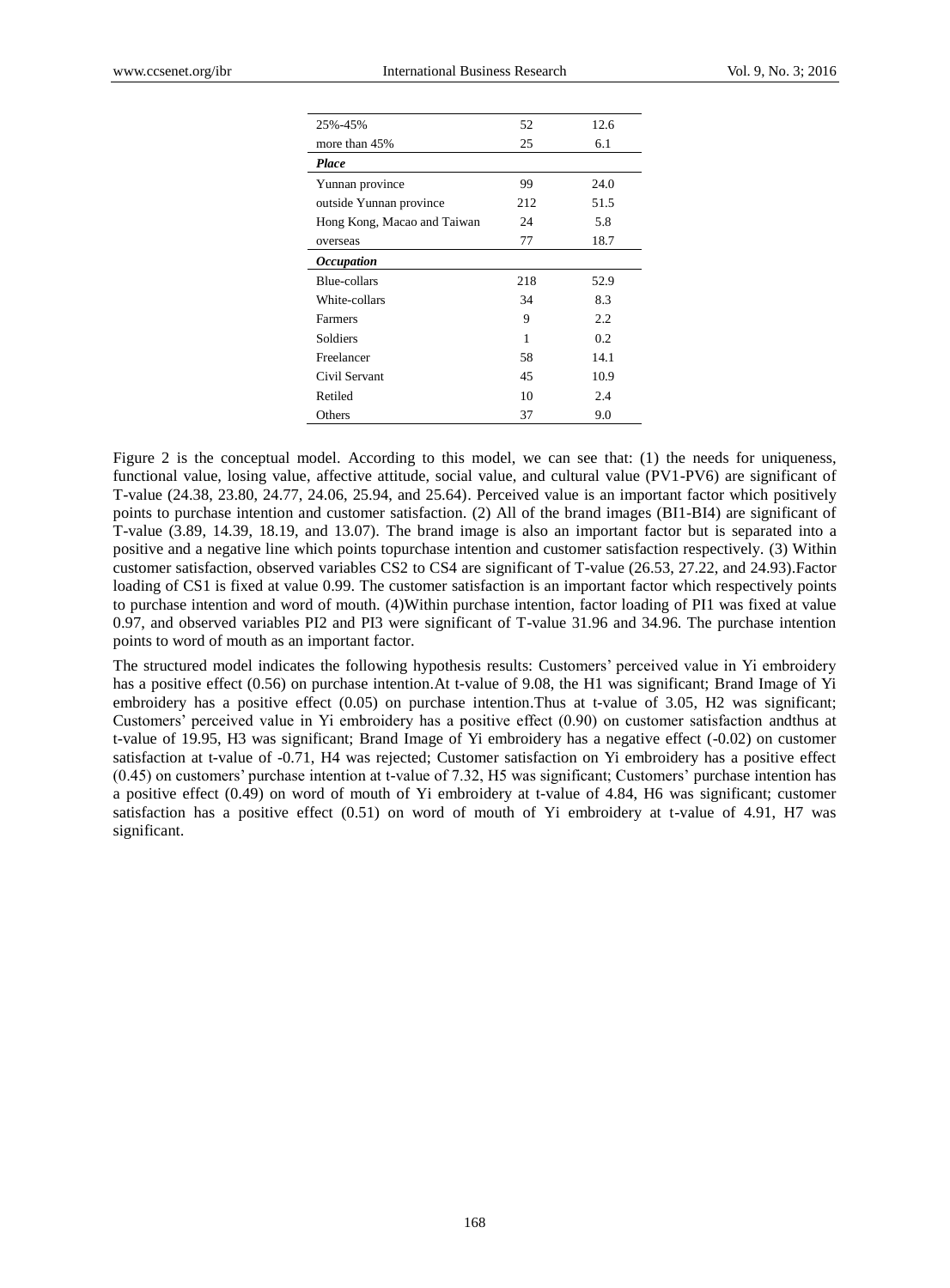

Figure 2. The result of conceptual model ( $n = 412$ , model p-value = 0.10850)

*Note.* \*\*  $P < 0.05$ ; "—" indicates the path effect is significant, and "---"is not significant.

The goodness of fit test of this study is shown in Table 3 and it illustrates the quality of research model. Based on the results, RMSEA, GFI, RMR, NFI, NNFI and CFI which respectively equals to 0.02, 0.96, 0.02, 1.00, 1.00 and 1.00, have met the standard. Moreover, Table3 shows the research model is acceptable because  $\chi^2$ /df equals to 1.14, which is less than 2.What is more, P-value equals to 0.108, which is more than 0.05. Thus the model is significant.

Table 3. The fit indices of the research model

| Indices  |        |                               | $\chi^2$ df $\chi^2$ /df RMSEA GFI RMR NFI NNFI CFI                                                               |      |      |      |        |      |
|----------|--------|-------------------------------|-------------------------------------------------------------------------------------------------------------------|------|------|------|--------|------|
| Standard |        | the state of the state of the | $\langle 2.0 \rangle$ $\langle 0.05 \rangle$ $> 0.9 \langle 0.05 \rangle$ $> 0.9 \rangle$ $> 0.9 \rangle$ $> 0.9$ |      |      |      |        |      |
| Result   | 180.25 | 158.00                        | 1.14 0.02                                                                                                         | 0.96 | 0.02 | 1.00 | - 1.00 | 1.00 |

Path analysis is shown in Table 4. It illustrates direction, indirection and total relationships among those variables. Within all the effects of perceived value on customer satisfaction, direct effect is 0.90, and total effect is 0.90; Within the effects of perceived value on purchase intention, direct effect is 0.56, indirect effect is 0.41 and total effect is 0.97; Within the effects of perceived value on word of mouth, indirect effect is 0.93, and total effect is 0.93; Within the effects of brand image on purchase intention, direct effect is 0.06, indirect effect is -0.01 and total effect is 0.05; Brand image has indirect effect on word of mouth; Within the effects of customer satisfaction on purchase intention, direct effect is 0.45, and total effect is 0.45; Within the effects of customer satisfaction on word of mouth, direct effect is 0.51, indirect effect is 0.22, and total effect is 0.73; Purchase intention has direct effect on word of mouth (0.49), and the total effect is 0.49. In addition, according to  $\chi^2$  result, 97% of the variance of purchase intention can be explained by perceived value, brand image and customer satisfaction; 81% of the variance of customer satisfaction can be explained by perceived value and brand image; 97% of the variance of word of mouth can be explained by perceived value, brand image, purchase intention and customer satisfaction.

Table 4. Direct effects, indirect effects and total effects of the research model

|               | Direct Effects |        |      |        | <b>Indirect Effects</b> |            |         | <b>Total Effects</b> |            |  |
|---------------|----------------|--------|------|--------|-------------------------|------------|---------|----------------------|------------|--|
|               | Cussat         | PurInt | WOM  | Cussat | PurInt                  | <b>WOM</b> | Cussat  | PurInt               | <b>WOM</b> |  |
| PerVal        | 0.90           | 0.56   |      |        | 0.41                    | 0.93       | 0.90    | 0.97                 | 0.93       |  |
| <b>BraIma</b> | $-0.02$        | 0.06   |      |        | $-0.01$                 | 0.01       | $-0.02$ | 0.05                 | 0.01       |  |
| Cussat        |                | 0.45   | 0.51 |        |                         | 0.22       |         | 0.45                 | 0.73       |  |
| PurInt        |                |        | 0.49 |        |                         |            |         |                      | 0.49       |  |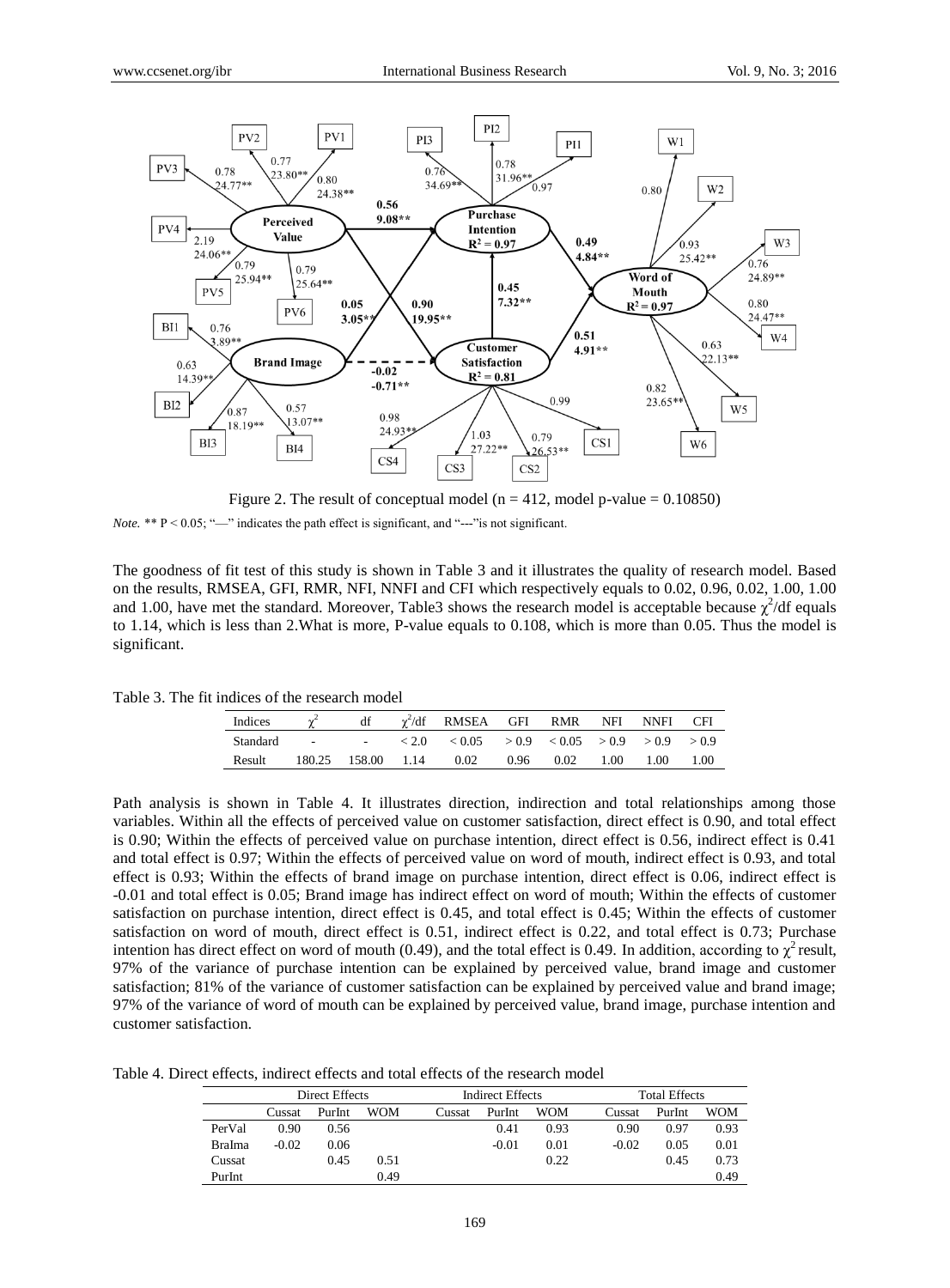## **5. Conclusion and Implications**

## *5.1 Conclusion*

In this research, customers' perceived value in Yi embroidery products has positive effects on purchase intention and customer satisfaction. This result maintains congruence with previous researches. Most people are attracted by the design of Yi embroidery products as well as the fancy pictures and various kinds of them. On the one hand, they like the special design; on the other hand, the given sense of uniqueness makes them feel different from other people. Some people show concerns about Yi ethnic cultures and they can gain some knowledge about Yi ethnics through its embroideries.

Besides, brand image of Yi embroidery has positive effects on purchase intention but negative effects on customer satisfaction. The former positive effects maintains congruence with previous studies; and the latter one, the negative effects go against the conclusions of previous studies by quantitative research. Yi embroideries have been well-known in recent years, but the whole industry is not so mature, and the scales of production are small as they are scattering in different locations. Current form of organization is still in workshop phases and there is no power to create a strong and famous brand, thus the effects of brand image on purchase intention are weak.

Customer satisfaction in Yi embroidery products has respectively positive effects on customers' purchase intention and word of mouth, which fits in with previous researches. A satisfying piece of work can stimulate customers' positive purchase intention and create person-to-person positive communications too. Customers' purchase intention has positive effects on customers' word of mouth. This result maintains congruence with previous empirical studies. People's purchase behavior can influence their judgments on special goods just like voting. Positive purchase intention can influence people's communication and further influence word of mouth.

## *5.2 Implication*

According to the conclusions of this research, this study makes the following suggestions in Yi embroideries:

In producing stage, producers need to maintain the quality of existing products since customers tend to by the products for unique design and quality. On the other hand, creative business ideas and management model are important. Those scattered workshops can cooperate together and transform their form of organization to enterprise-based business. Then producers can integrate their dominant resources and eliminated unqualified components by market mechanism. New form of organization can help establish clear business plan, organize standard producing, integrate internal and external relationships, and control each important aspect. In this way quality controlling system of products can be established for developing products and maintaining the qualities; Besides, market mechanism boost competitions around firms which can stimulate innovation and left best firms, then it can make excellent brand possible.

Except for the special design of the Yi embroideries, customers are concerned about Yi ethnics' culture. Most people are curious about the reasons why Yi woman use camellia, Rhododendron delavayi Franch, tiger, calabash as totems stick on the works. However, only a small proportion of customers know Yi ethnics' culture. Hence, Yi embroidery firms have to set a goal of making embroidery "excellent art-crafts" because it transmits the long history of Yi ethnics. On the one hand, firms need keep digging the cultural elements and makes them combined with modern designs. On the other hand, they need to transmit the culture through various media. What is more, local government can give policy support on Yi embroidery products and firms, such as taxes, finance supports, positive reports, market environment supports. Finally, human resources are a key component to the development of this industry. Current embroidery workers primarily come from close families and apprentice-style workshops. Although current products have various categories and forms, the contents are monotonous. Therefore, embroidery firms can be the major role to cultivate the designers to meet the market needs. Besides, colleges can set specific majors to cultivate relevant students to serve the Yi embroidery industry.

Generally speaking, developing Yi embroidery is a long-term job and this process needs more and more researches and practices to perfect.

## **6. Contribution, Limitations and Future works**

## *6.1 Contribution*

Based on marketing theory, this study explores customers' consuming psychology and behavior in Yi embroideries by scientific methodology. This research has made the following contributions:

1) It has found the customers' psychology while buying embroidery products.

2) It offers suggestions for Yi embroidery products and the Yi firms' future developments.

3) This study has made the business contribution for cultural transmission and protection.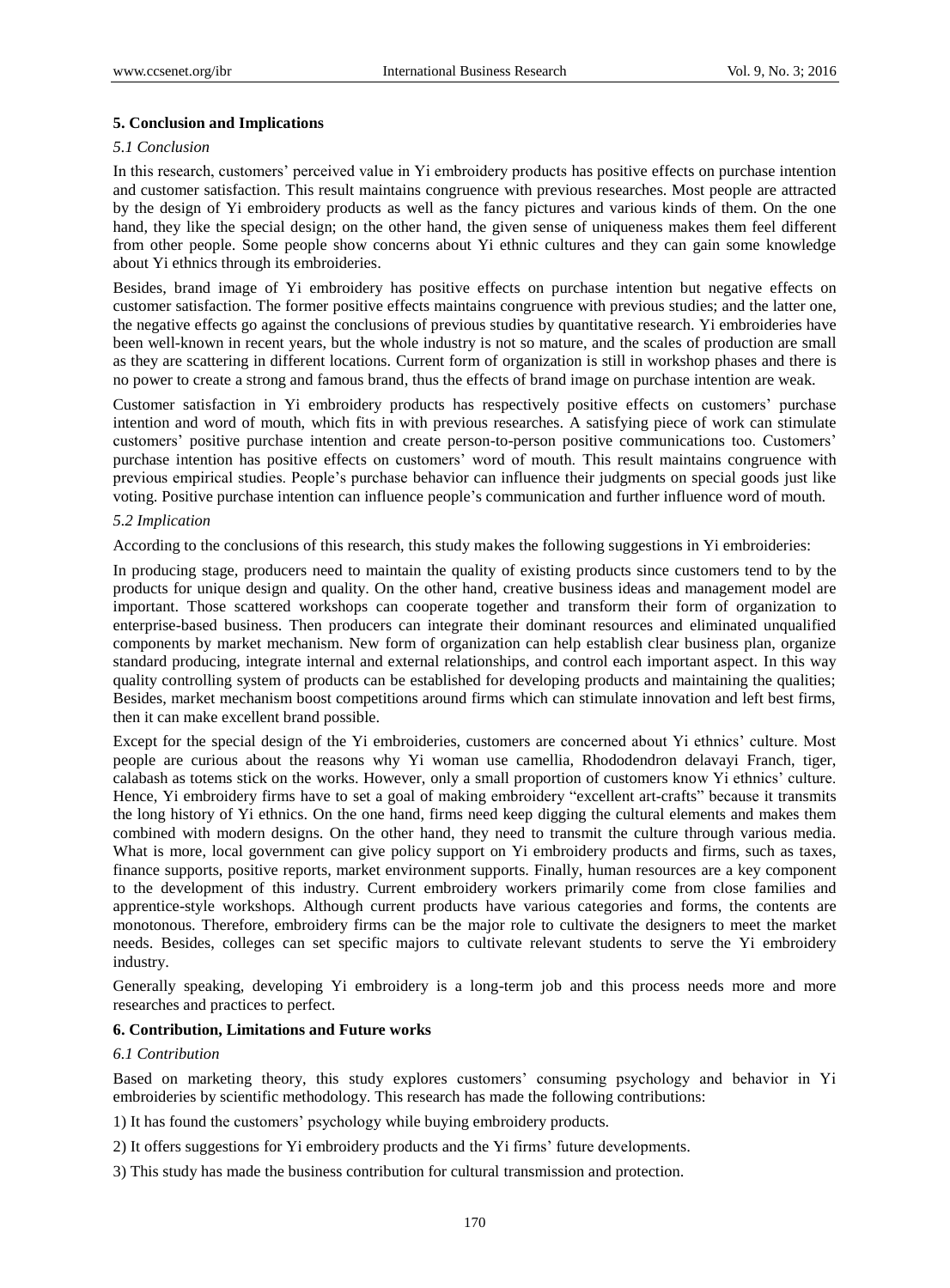4) The application of business theory in realistic commodities also promotes new developments of relevant theories in the new industry.

There are many related researches in embroideries, but they focus more on art, literature or philosophy. Only few researches focus on consuming psychologies and marketing field. Therefore this research fills the theoretical vacancy and provides supports for future empirical studies.

#### *6.2 Limitations*

By using scientific business model to investigate customers' consuming psychologies and behaviors in Yi embroideries, this research has gained satisfying results. However, limitations in content and design still exist and more work need to be done in future.

Firstly, the sample is only set among post-purchase groups, including individuals and some organizations. The main reason for this is to guarantee the quality of the questionnaires since the Yi embroideries are not familiar to everyone and if the questionnaires are filled by people who know little about the Yi embroideries, validity of this research would be possibly lost. Thus, cluster sampling is adopted in this research. But the limitation is that cluster sampling mainly focuses on certain groups but some potential groups who may be new profit makers are easily ignored.

Secondly, the measurement model of this study needs to be improved. In this research, the variables are measured by 5-point Likert-type. However, the subjective judgments of the subjects may influence the results while filling questionnaires. Besides, the number of questions is quite large and the subjects may lose patience and the real ideas may not be reflected.

Lastly, the variables set in this study do not cover every aspect because the consuming psychologies and behaviors are very complicated. In this research, designed dimensions only focus on internal environment but the perspective of external environment like cultural background, regional difference, religions, publicity and economic situation are not covered. Besides, qualitative research needs to be taken as a supplement of quantitative research.

#### *6.3 Future Research Work*

Firstly, the size of the sample can be enlarged and potential groups needs to be added to increase validity. Secondly, qualitative research can be taken because perceived value or purchase intention vary from person to person and more field study and in-depth interviews need to be conducted to collect effective data. Thirdly, this study is a static type of research, but people's psychology is a dynamic process and as time flies, their needs may change. Finally, this research should not only focus on marketing or related economic and management theories, it should also cover other research fields like sociology, philosophy, history, and art to make it a multidisciplinary research.

## **Reference**

- Ajzen, I. (1985). *From intentions to actions: A theory of planned behavior.* Heidelberg, Gemiany, Springer. http://dx.doi.org/10.1007/978-3-642-69746-3\_2
- Ajzen, I. (1992). Driver B, L. Application of the Theory of Planned Behavior to Leisure Choice. *Journal of Leisure Research, 24,* 207-224.
- Ali, T., & Coskun, O. (2007). Development of a customer satisfaction index model: An application to the Turkish mobile phone sector. *Industrial Management & Data Systems, 107*(5), 672-687. http://dx.doi.org/10.1108/02635570710750426
- Aditi, S. S., Balaji, M. S., & Balaji, C. K. (2015). How customers cope with service failure? A study of brand reputation and customer satisfaction. *Journal of Business Research, 68,* 665-674. http://dx.doi.org/10.1016/j.jbusres.2014.08.005
- Asch, B. E. (1956). Study of independence and conformity: Minority of one against unanimous majority. *Psychological Monographs: General and Applied, 70,* 69. http://dx.doi.org/10.1037/h0093718
- Bolton, R. N. (1998). A Dynamic Model of the Duration of the Customer's Relationship with a Continuous Service Provider. *The Role of Satisfaction. Marketing Science, 17*(1), 45-65. http://dx.doi.org/10.1287/mksc.17.1.45
- Chen, H., & Sun, H. (2014). Clarifying the impact of product scarcity and perceived uniqueness in buyers purchase behavior of games of limited-amount version. *Asia Pacific Journal of Marketing and Logistics, 26*(2), 232-249. http://dx.doi.org/10.1108/APJML-07-2013-0084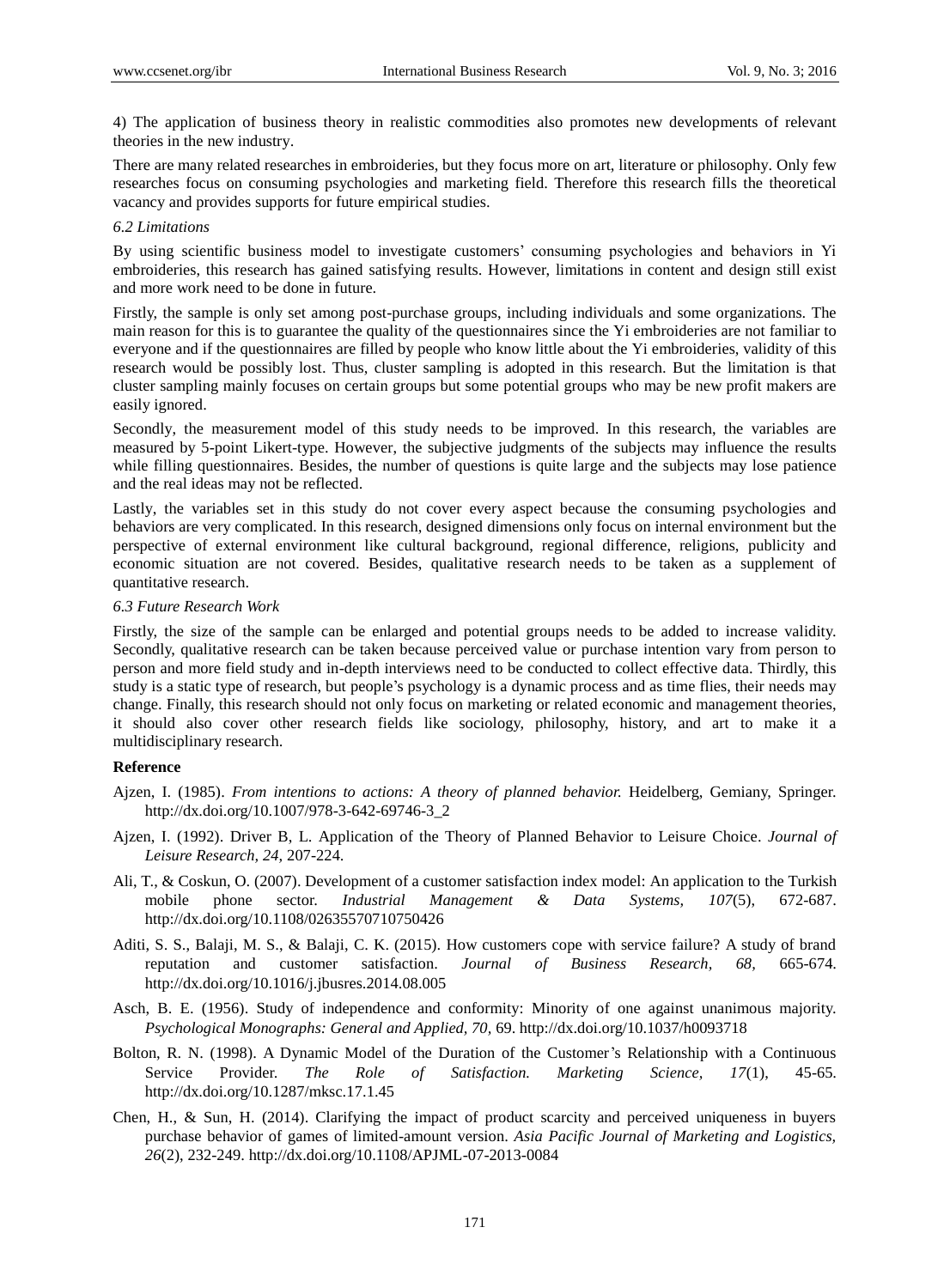- Chen X., & Yuan, X. (2013). The Beauty of Yi Nationality's Embroidery: Research on Yi Nationality's Embroidery Collected in Jinze Arts Centre. *The Journal of Silk, 50*(10), 66-70.
- Cova, B. (1996). What postmodernism means to marketing managers. *European Management Journal, 14*(5), 494-499. http://dx.doi.org/10.1016/0263-2373(96)00043-6
- Claudhuri, A., Morris, B., & Holbrook. (2002). Product-class Effect on Brand Commitment and Brand Outcomes: The Role of Brand Trust and Brand Affect. *Brand Management,* (10), 38-58.
- Churchill, G. A. (1982). An Investigation into the Determinants of Customer Satisfaction. *Journal of Marketing Research, 19*(4), 91-504.
- Christy, M. K. C., Matthew, K. O., & Dimple, R. T. (2009). The Impact of Positive Electronic Word-of-Mouth on Consumer Online Purchasing Decision. *WSKS, LNAI 5736,* 501-510.
- Doina, O., Sharon, P., & Nathan, P. (2008). From customer value to repurchase intentions and recommendations. *Journal of Business & Industrial Marketing, 2*3(8), 554-565. http://dx.doi.org/10.1108/08858620810913362
- Emanual, R. (2000). *The anatomy of buzz: how to create word-of-mouth Marketing.* 1st New York currency.
- Firat, A. F., & Venkatesh, A. (1995). Liberatory postmodernism and the reenchantment of consumption. *Journal of consumer research, 22*(3), 239-267. http://dx.doi.org/10.1086/209448
- Feng, J., Mu, W., & Fu, Z. (2006). The Research Summaries of Customer Purchase Intention. *Journal of Modern Management Science, 11,* 7-9.
- Gary, M. M., & Marvin, K. (1985). Analysis of Purchase Intent Scales Weighted by Probability of Actual Purchase. *Journal of Marketing Research, 22*(1), 93-96. http://dx.doi.org/10.2307/3151555
- Grewal, D. R. K. (1998). The Effect of Store Name, Brand Name and Price Discount on Consumers' Evaluations and Purchase Intentions. *Journal of Retailing,* (74), 331-352.
- Gu, H. (2012). *The Influence of Luxury Product Attributes on Consumer's Sustainable Satisfaction-Based on the perspective of hedonic adaptation.* Doctor dissertation, Huazhong University of Science and Technology.
- Hsieh, M. H., Pan, S. L., & Setiono, R. (2004). Product-, corporate-, and country-image dimensions and purchase behavior: A multicounty analysis. *Journal of the Academy of Marketing Science, 32*(3), 251-270. http://dx.doi.org/10.1177/0092070304264262
- Hou, J., Du, L., & Li, J. (2008). Cause's attributes influencing consumer's purchasing intention: Empirical evidence from China. *Asia Pacific Journal of Marketing and Logistics, 20*(4), 363-380. http://dx.doi.org/10.1108/13555850810909704
- Homburg, C., Koschate, N., & Hoyer, W. D. (2006). The Role of Cognition And Affect in the Formation of Customer Satisfaction: A Dynamic Perspective. *Journal of Marketing, 70*(3), 21-31. http://dx.doi.org/10.1509/jmkg.70.3.21
- James, F. P. (2002). Development of a multi-dimensional scale for measuring the Perceived value of a service. *Journal of Leisure Research, 34,* 119-133.
- Jamal, A., & Goode, M. M. (2001). Consumers and brands: A study of the impact of self-image congruence on brand preference and satisfaction. *Marketing Intelligence & Planning. 19*(7), 482-492. http://dx.doi.org/10.1108/02634500110408286
- John, D. R., Loken, B., & Kim, K. (2006). Brand concept maps: A methodology for identifying brand association networks. *Journal of Marketing Research, 43*(4), 549-563. http://dx.doi.org/10.1509/jmkr.43.4.549
- Kantamneni, S. P., & Coulson, K. R. (n. d.). Measuring Perceived value: Findings from preliminary research.
- Keller, K. L. (1993). Conceptualizing, measuring, and managing customer-based brand equity. *Journal of Marketing, 57,* 1-22. http://dx.doi.org/10.2307/1252054
- Kisang, R., Heesup, H., & Kim, T. (2008). The relationships among overall quick-casual restaurant image, perceived value, customer satisfaction, and behavioral intentions. *International Journal of Hospitality Management, 27,* 459-469. http://dx.doi.org/10.1016/j.ijhm.2007.11.001
- Kelly, T. T., & Karyn, M. (2001). The Long-Term Predictive Validity of the Consumers' Need for Uniqueness Scale. *Journal of Consumer Psychology, 10*(3), 171-193. http://dx.doi.org/10.1207/s15327663jcp1003\_5
- Lai, W., & Chen, C. (2011). Behavioral intentions of public transit passengers-The roles of service quality, perceived value, satisfaction and involvement. *Transport Policy, 18,* 318-325.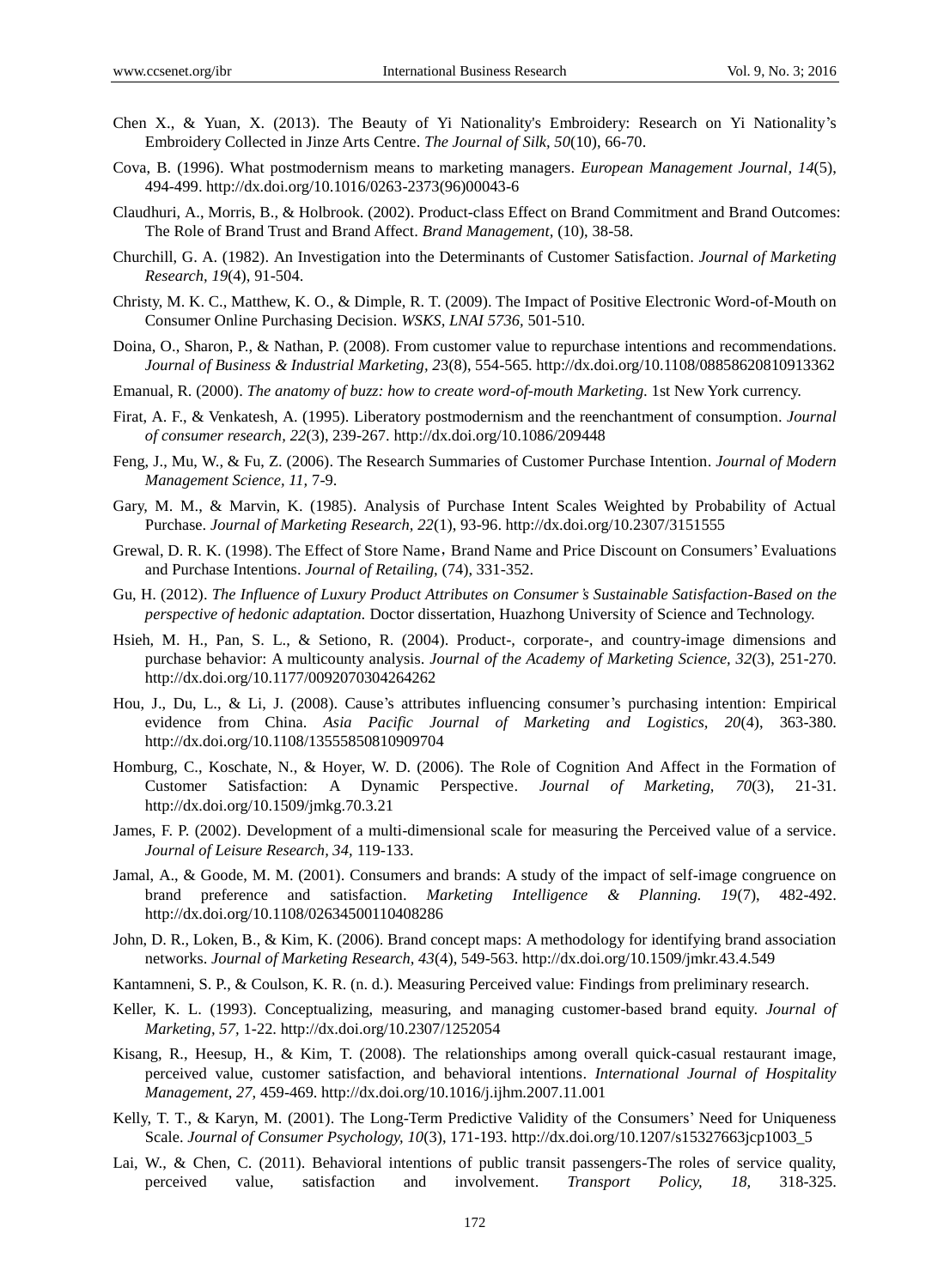http://dx.doi.org/10.1016/j.tranpol.2010.09.003

- Li, G., & Zephaniah, K. (2012). Luxury fashion brand consumers in China: Perceived value, fashion lifestyle, and willingness to pay. *Journal of Business Research, 65,* 1516-1522. http://dx.doi.org/10.1016/j.jbusres.2011.10.019
- Li, X., & Jarinto, K. (2012). Service Is Power: Exploring Service Quality in Hotel's Business, Yunnan, China. *International Business Research, 5*(5), 35-48. http://dx.doi.org/10.5539/ibr.v5n5p35
- Liu, G., & Gong, X. (2007). Constructing of Customer perceived value modeling. *Journal of Statistics & Decision, 22,* 131-133.
- Meenaghan, T. (1995). The role of advertising in brand image development. *Journal of Product & Brand Management, 4*(4), 23-34. http://dx.doi.org/10.1108/10610429510097672
- Monroe, K., & Krishnan, B. R. (1985). The Effect of Price on Subjective Product Evaluations Perceived Quality. *Lecington Books,* (4), 209-232.
- Marsha, L. R., & Teri, R. S. (1988). The Role of Involvement and Opinion Leadership in Consumer Word-of-Mouth: An Implicit Model Explicit. *Advances in Consumer Research, 15,* 32.
- Mangold, W. G., & Miller, F. (1999). Word-of-Mouth Communication in the Service Marketplace. *Journal of Services Marketing, 13*(1), 73. http://dx.doi.org/10.1108/08876049910256186
- Nancy, S., & Surendra, N. S. (2004). Measuring Attitude Toward the Brand and Purchase Intentions. *Journal of Current Issues and Research in Advertising, 26,* 53-66. http://dx.doi.org/10.1080/10641734.2004.10505164
- Natalia, R., Javier, O., & Nieves, V. (2014). Brand awareness-Brand quality inference and consumer's risk perception in store brands of food products. *Food Quality and Preference, 32,* 289-298. http://dx.doi.org/10.1016/j.foodqual.2013.09.006
- Oliver, R. L. (1981). Measurement and Evaluation of Satisfaction Processes in Retail Settings. *Journal of Retailing, 57,* 138-139,
- Oliver, R. L. (1980). A Cognitive Model of the Antecedents and Consequences of Satisfaction Decisions. *Journal of Marketing Research, 17,* 460-469. http://dx.doi.org/10.2307/3150499
- Olgun, K., Ceylan, A., & İbrahim, T. D. (2014). The Impact of Service Quality Dimensions on Patient Satisfaction, Repurchase Intentions and Word-of-Mouth Communication in the Public Healthcare Industry. *Procedia-Social and Behavioral Sciences, 148,* 161-169. http://dx.doi.org/10.1016/j.sbspro.2014.07.030
- Olorunniwo, F., Hsu, M. K., & Udo, G. J (2006). Service quality, customer satisfaction, and behavioral intentions in the service factory. *Journal of Services Marketing, 20*(1), 59-72. http://dx.doi.org/10.1108/08876040610646581
- Philip, K., & Kevin, L. K. (2012). *Marketing Management.* Pearson Education, Inc., 125.
- Paul, W., & Geoffrey, S. (2000). *Dimensions of customer value and tourism experience: An exploratory study.* ANMAC2000 Visionary marketing for the 21st century: Facing the challenge.
- Padgett, D., & Allen, D. (1997). Communicating experiences: A narrative approach to creating service brand image. *Journal of Advertising, 2*6(4), 49-62. http://dx.doi.org/10.1080/00913367.1997.10673535
- Paurav, S. (2011). Impact of interpersonal influences, brand origin and brand image on luxury purchase intentions: Measuring interfunctional interactions and a cross-national comparison. *Journal of World Business, 46,* 242-252. http://dx.doi.org/10.1016/j.jwb.2010.11.002
- Qin, B., & Sandra, F. (2012). Purchase intention for luxury brands: A cross cultural comparison. *Journal of Business Research, 65,* 1443-1451. http://dx.doi.org/10.1016/j.jbusres.2011.10.010
- Qin, H., & Victor, R. P. (2009). Service quality, customer satisfaction, and behavioral intentions in fast-food restaurants. *International Journal of Quality and Service Sciences, 1*(1), 78-95. http://dx.doi.org/10.1108/17566690910945886
- Ramseook, P., Seebalucka, V. N., & Naidooa, P. (2015). Examining the structural relationships of destination image, perceived value, tourist satisfaction and loyalty: Case of Mauritius. *Procedia-Social and Behavioral Sciences, 175,* 252-259. http://dx.doi.org/10.1016/j.sbspro.2015.01.1198
- Schau, H. J., & Gilly, M. C. (2003). We are what we post? Self-presentation in personal web space. *Journal of consumer research, 30*(3), 385-404. http://dx.doi.org/10.1086/378616